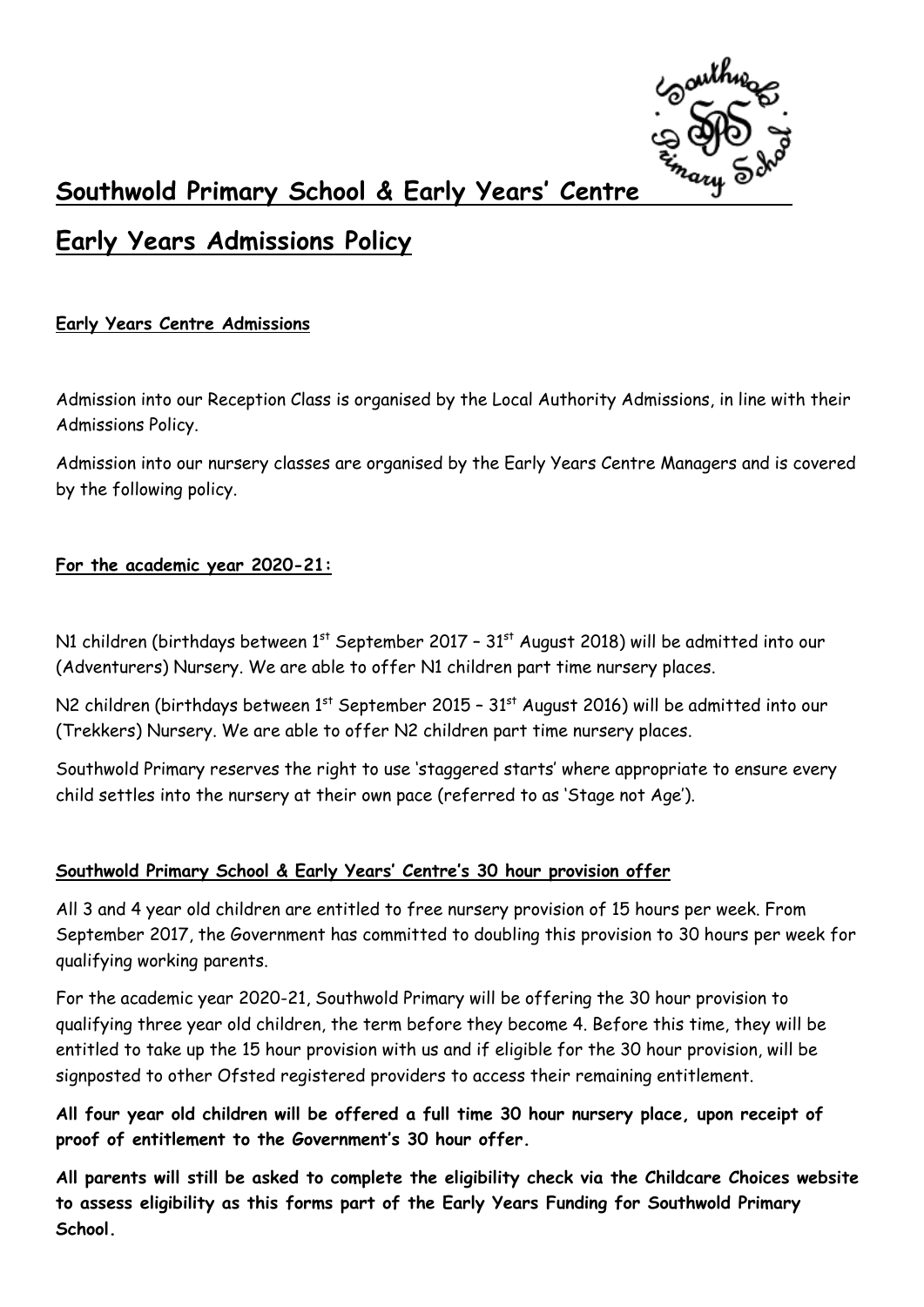### **30 hour nursery funding**

All 3 and 4 year old children are entitled to free nursery provision of 15 hours per week. From September 2017, the Government has committed to doubling this provision to 30 hours per week for working parents.

It is the parent's responsibility to confirm and re-confirm eligibility every three months via the Childcare Choices website.

#### Who is eligible?

In order to access the 30 hours funded childcare offer, both the parent and the child must be eligible to apply.

- Children are entitled to 30 hours early years provision if:
	- o They are over 3 years old
	- o They are under compulsory school age
	- o Their parents qualify for the funding

| If the child's birthday falls between | They will be entitled to their free 30 hours<br>from |
|---------------------------------------|------------------------------------------------------|
| 1 January to 31 March                 | 1 April following the child's 3rd birthday           |
| 1 April to 31 August                  | 1 September following the child's 3rd birthday       |
| 1 September to 31 December            | 1 January following the child's 3rd birthday         |

- Parents are entitled to 30 hours early years provision if:
	- o They earn, or expect to earn, the equivalent of 16 hours at National Minimum or Living Wage over the coming three months
	- o This applies whether they are in paid employment, self-employed or on zero hours contract.
	- o The parent (and their partner where applicable) should be seeking the free childcare to enable them to work.
	- o Where one or both parents are on maternity, paternity, shared parental or adoption leave, or if they are on statutory sick leave.
	- o Where one parent meets the income criteria and the other is unable to work because they are disabled, have caring responsibilities or have been assessed as having limited capability to work.
	- o Where they are in a 'start-up period' (i.e. they are newly self-employed) they do not need to demonstrate that they meet the income criteria for 12 months.
- Parents are NOT entitled to 30 hours early years provision if:
	- o Either parent has an income of more than £100,000
	- o Either parent is a non-EEA national and subject to immigration control (and has no recourse to public funds)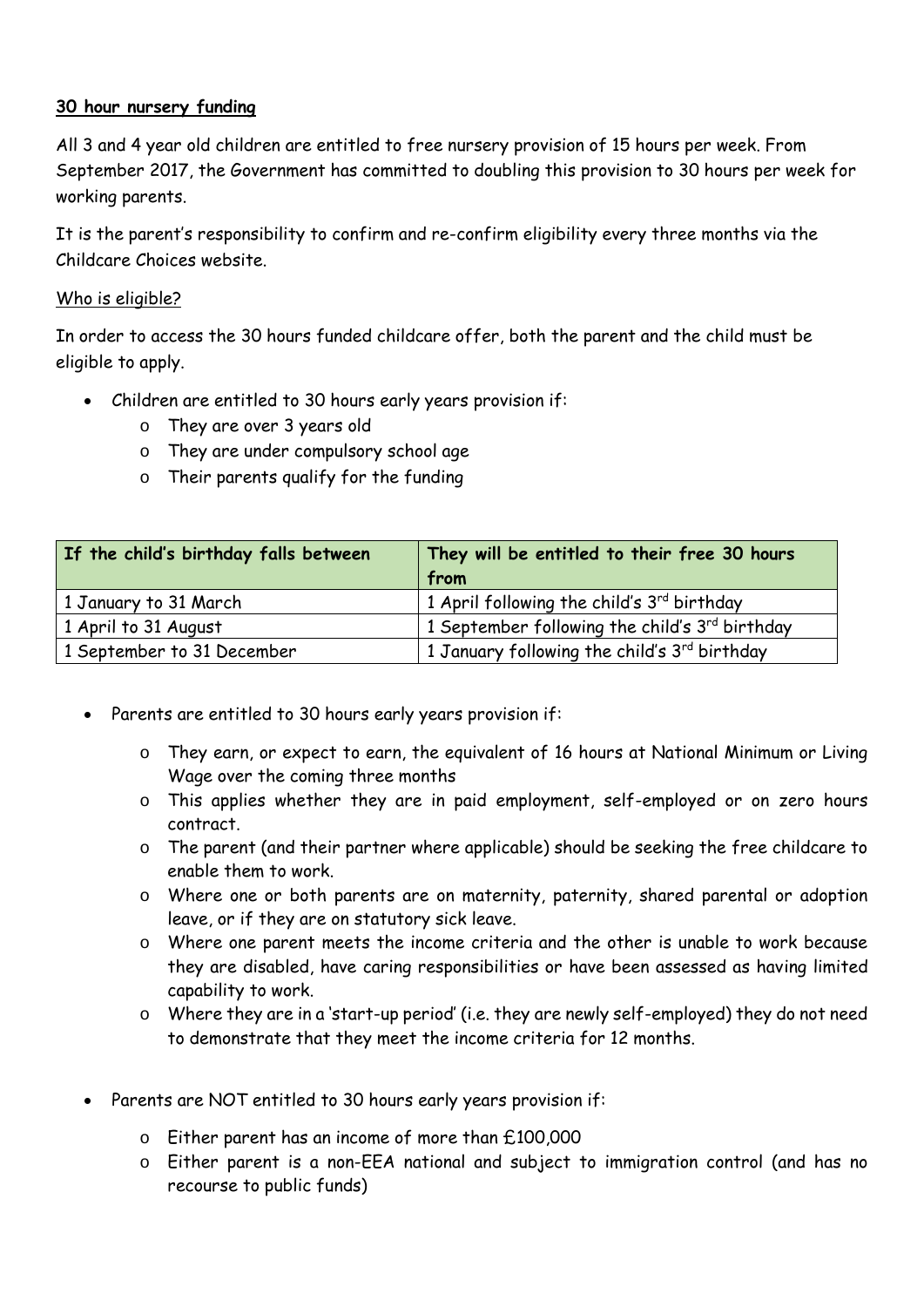#### **How to apply**

All applications should be made by parents online at [www.childcarechoices.gov.uk](http://www.childcarechoices.gov.uk/)

If the parent is eligible, they will receive an 11-digit code to confirm this and will bring this to school to be validated.

If the parent has any problem with the application process, accessing their childcare account, if they need to apply over the phone, or disagree with the decision given, they should contact the Customer Interaction Centre on 0300 123 4097, as this whole process is managed by HMRC.

Parents should apply during the term that their child turns three so that **funding can begin at the start of the following term**. Parents can get an eligibility code before their child turns three but they can only start claiming their 30 hour place the term following their child's third birthday or the term following the date the eligibility code was issued (whichever is the later).

If the child is taking up their universal 15 hour entitlement and the parent becomes eligible for the 30 hour offer part way through the term, the parent can start claiming their additional hours the term following the date on which they received their code and had it validated.

**As per the Statutory Guidance, funding for the 30 hours will not start half way through a term, nor will it be backdated. 30 hour places will start the term after the child turns three if their parents meet the eligibility criteria and their code has been validated. Therefore, children wanting to access a 30 hour place in September need to have their eligibility code validated before the end of August, if they wait until September to do this they won't be able to access their place until January.**

Parents are required to re-confirm their eligibility every 3 months by HMRC. Parents will be reminded weekly via email and text from a month before their 'end date'. End dates and grace period dates will automatically be recalculated when a parent re-confirms their eligibility. If they have not reconfirmed their eligibility by the end date or their circumstances have changed and they are no longer eligible for the 30 hours, they will fall into what is known as the 'grace period'. This is a set amount of time from the date of the parent's ineligible decision, as detailed in the table below, for their additional hours to continue. These dates are set in Statutory Guidance and ensure continuity of a place for the child, parent and provider. It also gives the parent time to find alternative employment and re-confirm their eligibility before the grace period is over.

| Date of ineligible decision             | <b>Grace Period end date</b> |
|-----------------------------------------|------------------------------|
| 1st January - 10 <sup>th</sup> February | 31 <sup>st</sup> March       |
| $11^{th}$ February - $31^{st}$ March    | $31st$ August                |
| $1st$ April - 26 <sup>th</sup> May      | 31 <sup>st</sup> August      |
| $27th$ May - $31st$ August              | 31 <sup>st</sup> December    |
| $1st$ September - 21 $st$ October       | 31 <sup>st</sup> December    |
| $22^{nd}$ October - $31^{st}$ December  | $31st$ March                 |

The grace period starts the day after the validity end date and continues to the grace period end date as stated in the table. If the parent does not reconfirm their eligibility by the end of the grace period,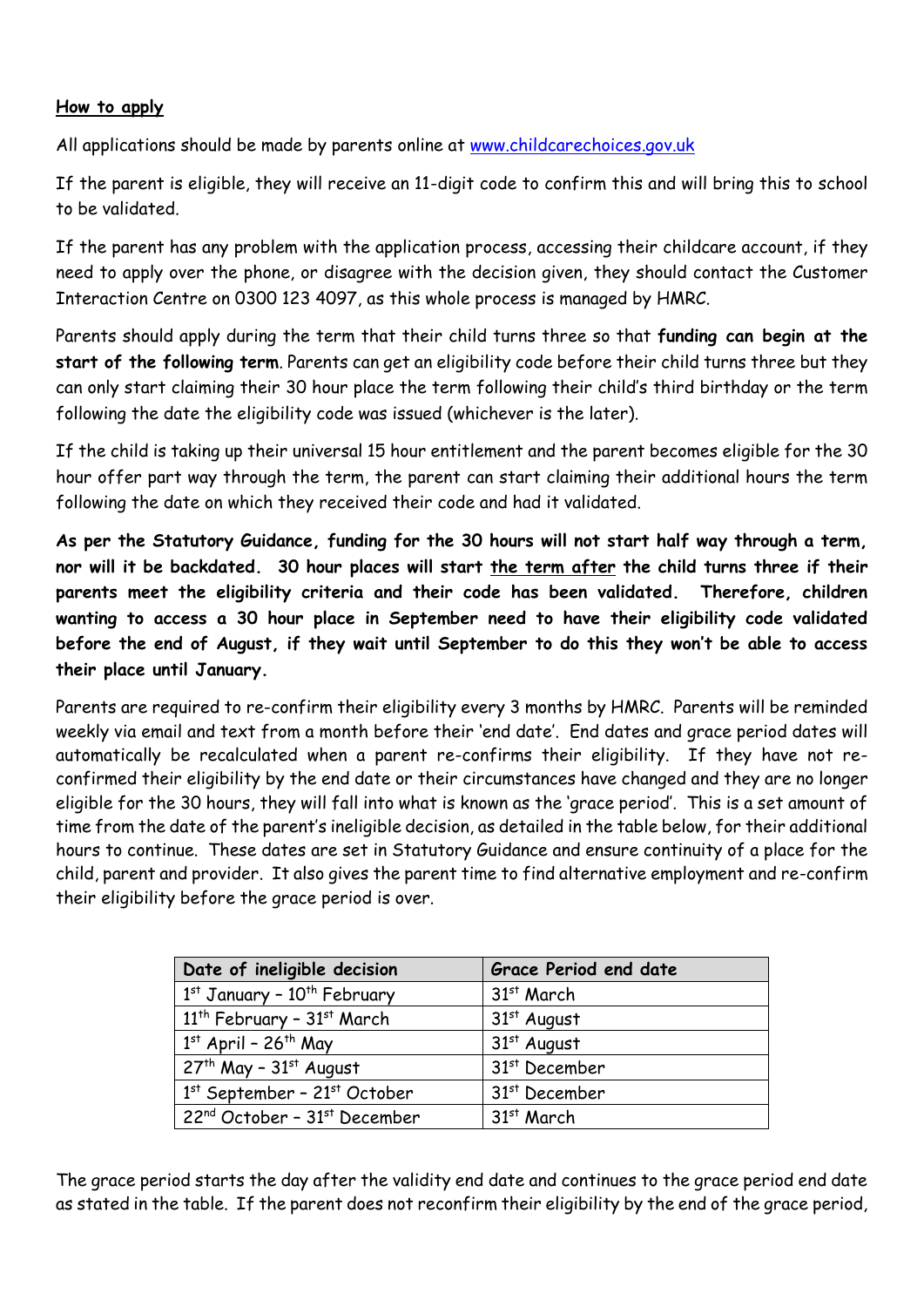their 30 hour place and funding will cease and the child will be able to access their universal 15 hour entitlement only.

## **How can parents access their 30 hour place?**

Parents can access their 30 hour offer at any Ofsted registered provider, approved to offer the free early education places with the capacity to offer a place. This could be a school or a Day Nursery, Pre-School Playgroup or a childminder. Parents do not have to take up the full 30 hour offer if they do not want to.

Parents can choose to split their entitlement between multiple providers as long as this is across no more than two sites per day. When offering a place for 30 hours, the parent will be asked which setting will be their Primary Setting with whom they want to take their Universal 15 hours should they fall out of eligibility for the 30 hours.

Eligibility codes can be used at more than one setting. Parents accessing any hours with Southwold as part of their 30 hour offer will still be asked to complete a Parent Declaration Form, stating how many funded hours they will be taking with us.